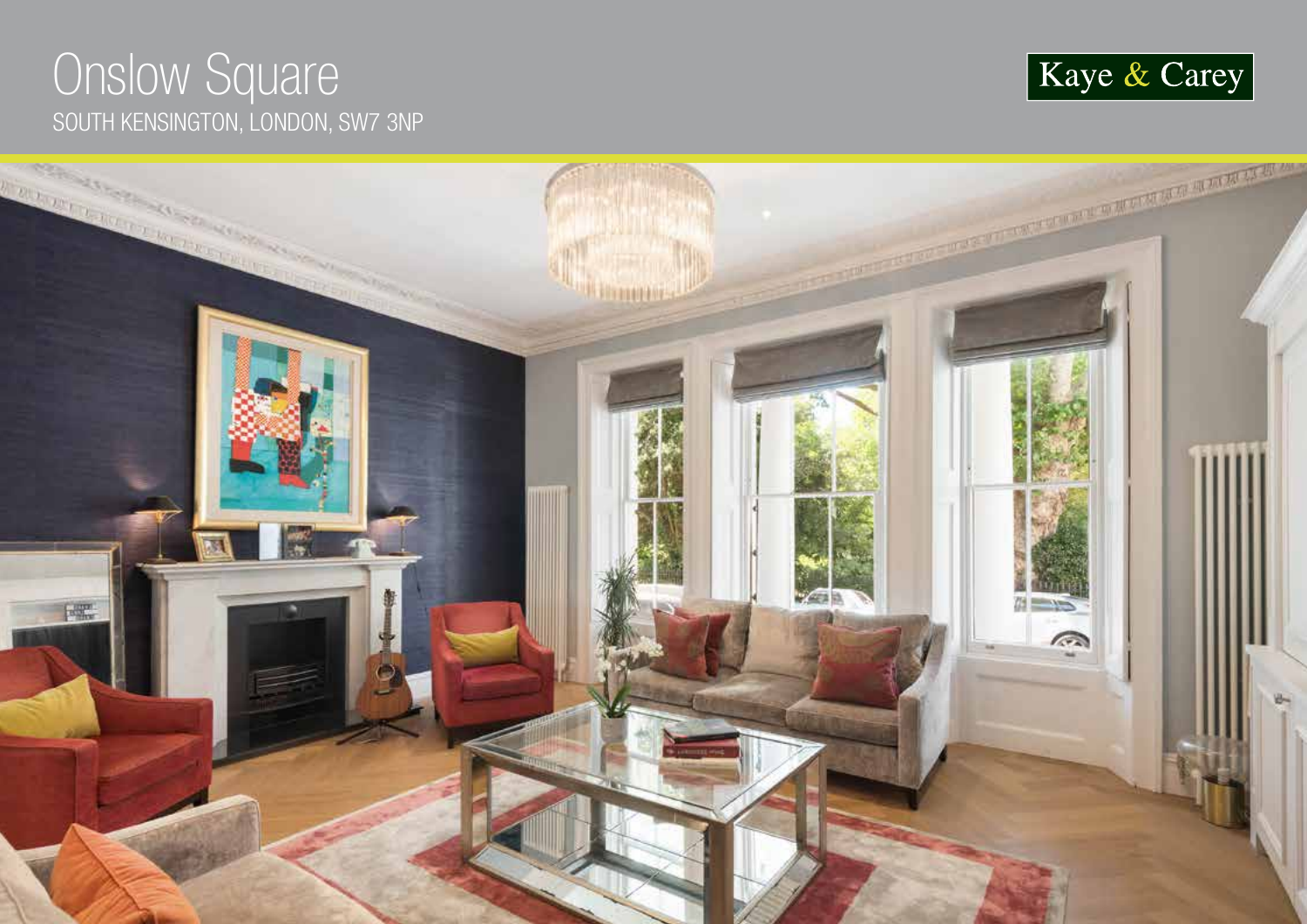### A superb Ground and First Floor maisonette, with the original private street entrance and stone staircase, located on one of London's best garden squares.

Unique in layout and offering more the feel of a house, this wonderful home has direct access to a communal garden to the rear as well as views of and access to the two beautiful square gardens opposite - one with a tennis court.

Refurbished in 2018 to a very high specification including over-height doors and wood flooring, there is a grand principal bedroom, three further double bedrooms upstairs complemented by good entertaining space and a study on the ground floor. There is also a very useful storeroom in the basement for bikes etc.

Built in about 1845, the exterior was redecorated last year, and the building is served by a resident caretaker.

Onslow Square is a highly desirable address in prime South Kensington with its tube station and excellent local shops and cafes within a few minutes' walk. Knightsbridge and Chelsea are also nearby.

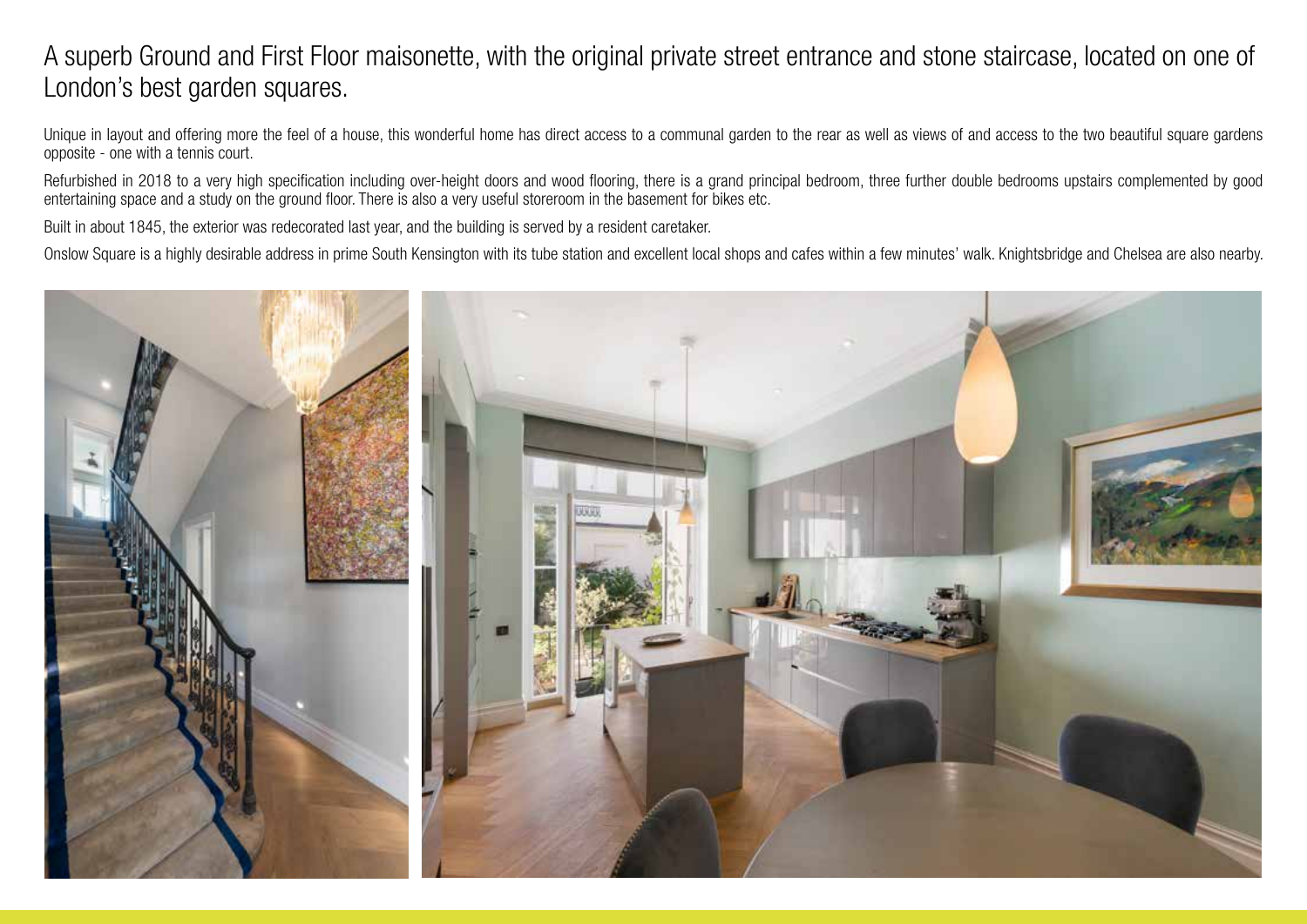### **Accommodation and Amenities**

4 Double bedrooms, Principal Bathroom, Steam Shower Room, Cloakroom, Elegant Reception Room, Bespoke fully equipped Kitchen Dining Room, Study, Original Private Entrance, Staircase Hall.

Utility Cupboard, Independent gas heating with under floor heating to Bathroom and Shower Room, Direct access to rear Communal Garden, Two large Square Gardens – one with Tennis Court, 2 Balconies, Storeroom, Resident Caretaker.